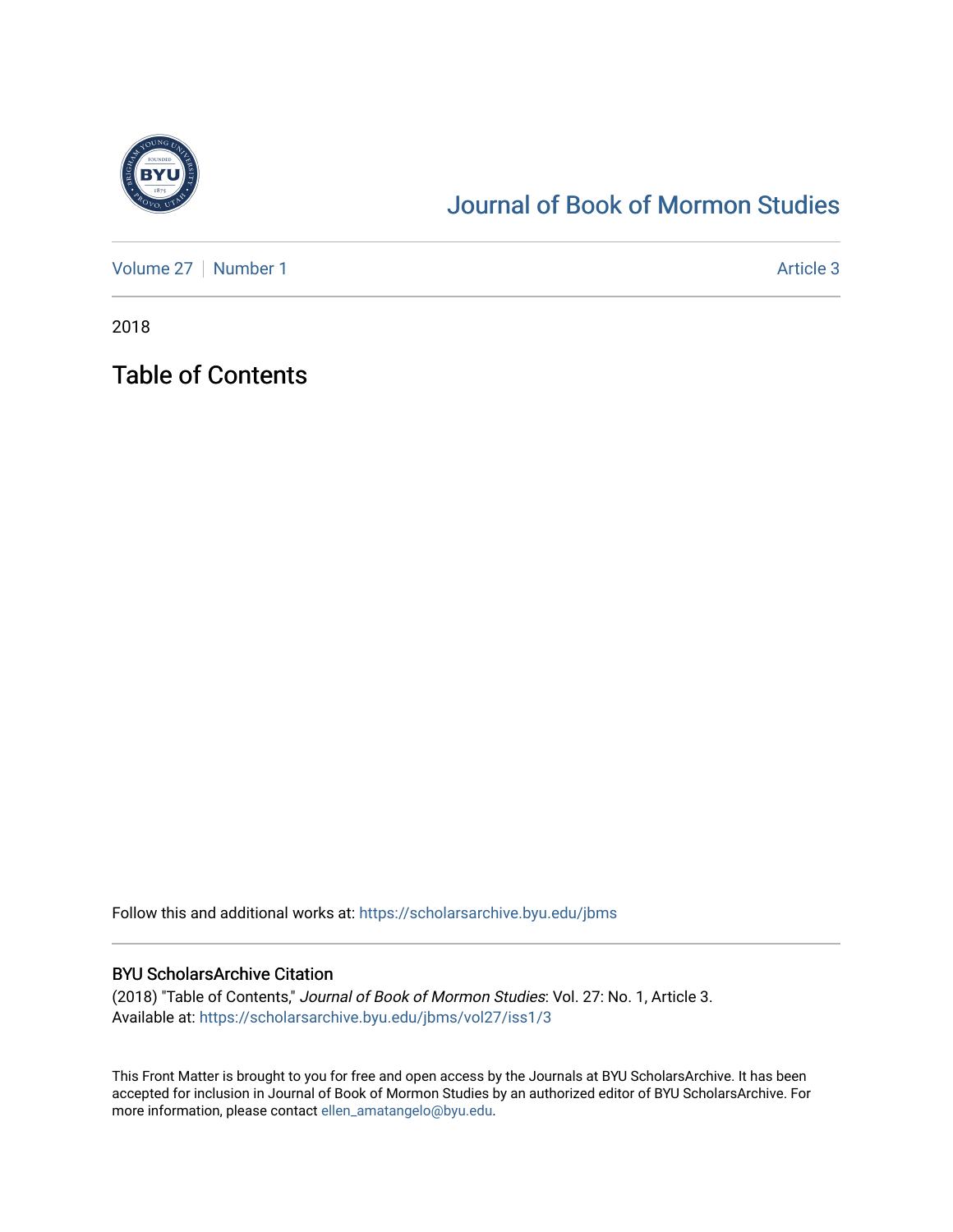## **Contents**

## Articles

| Becoming a People of the Books: Toward an Understanding<br>of Early Mormon Converts and the New Word of the Lord<br>Janiece Johnson                                                           | 1   |
|-----------------------------------------------------------------------------------------------------------------------------------------------------------------------------------------------|-----|
| The Book of Mormon and Its Redaction of the King James<br>New Testament: A Further Evaluation of the Interaction<br>between the New Testament and the Book of Mormon<br>Nicholas J. Frederick | 44  |
| The Theological Value of the King James Language<br>in the Book of Mormon<br>Jan J. Martin                                                                                                    | 88  |
| Special Feature: The Book of Mormon at the University of Vermont                                                                                                                              |     |
| <b>Introductory Note</b><br>Joseph M. Spencer                                                                                                                                                 | 125 |
| Teaching The Book of Mormon at the University of Vermont:<br>An Interview with Elizabeth Fenton by Joseph Spencer<br>Elizabeth Fenton and Joseph M. Spencer                                   | 128 |
| "There cannot be any more Bible!": Nineteenth-Century Visual Art<br>and the Production of Memory in The Book of Mormon<br>Jessica Slayton                                                     | 149 |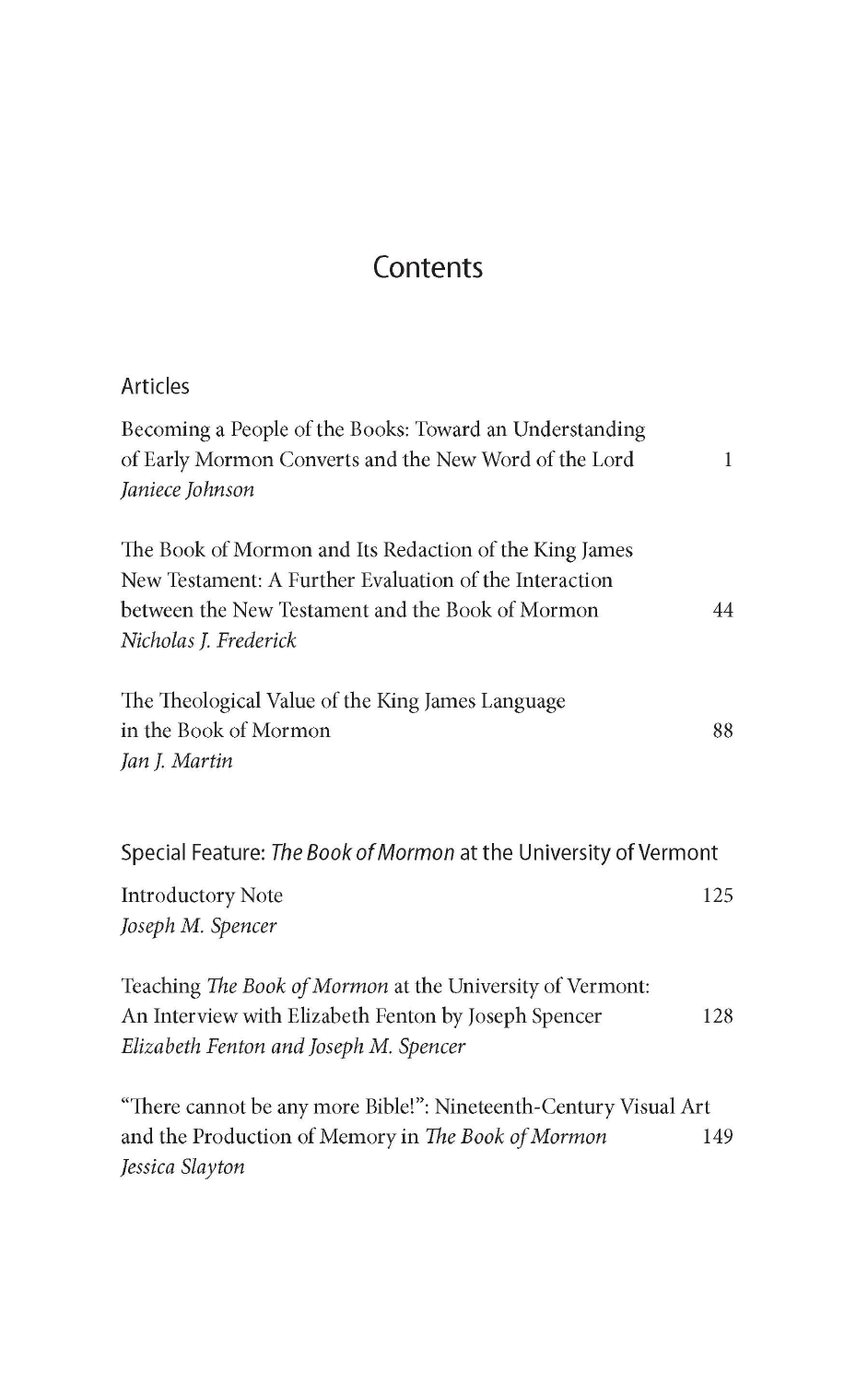iv Contents

| Subjective Objects: "The Book of Pukei"<br>and Early Critical Response to The Book of Mormon<br>Angela Erdmann                                                    | 163 |
|-------------------------------------------------------------------------------------------------------------------------------------------------------------------|-----|
| "Learned" and "Unlearned" Reading in The Book of Mormon<br>Sean Leahy                                                                                             | 175 |
| Land as Regenerative Space in The Book of Mormon<br>Shawna Norton                                                                                                 | 187 |
| Messianic Time and The Book of Mormon<br>Alana Smith                                                                                                              | 197 |
| Literature Review                                                                                                                                                 |     |
| Reckoning with Race in the Book of Mormon:<br>A Review of Literature<br>Russell W. Stevenson                                                                      | 210 |
| Reviews                                                                                                                                                           |     |
| Joseph M. Spencer, The Vision of All: Twenty-Five Lectures<br>on Isaiah in Nephi's Record<br>Reviewed by John Christopher Thomas<br>Response by Joseph M. Spencer | 226 |
| Renee Angle, WoO<br>Reviewed by Kylan Rice                                                                                                                        | 240 |
| Julie M. Smith, ed., As Iron Sharpens Iron:<br>Listening to the Various Voices of Scripture<br>Reviewed by Andrew C. Smith                                        | 247 |